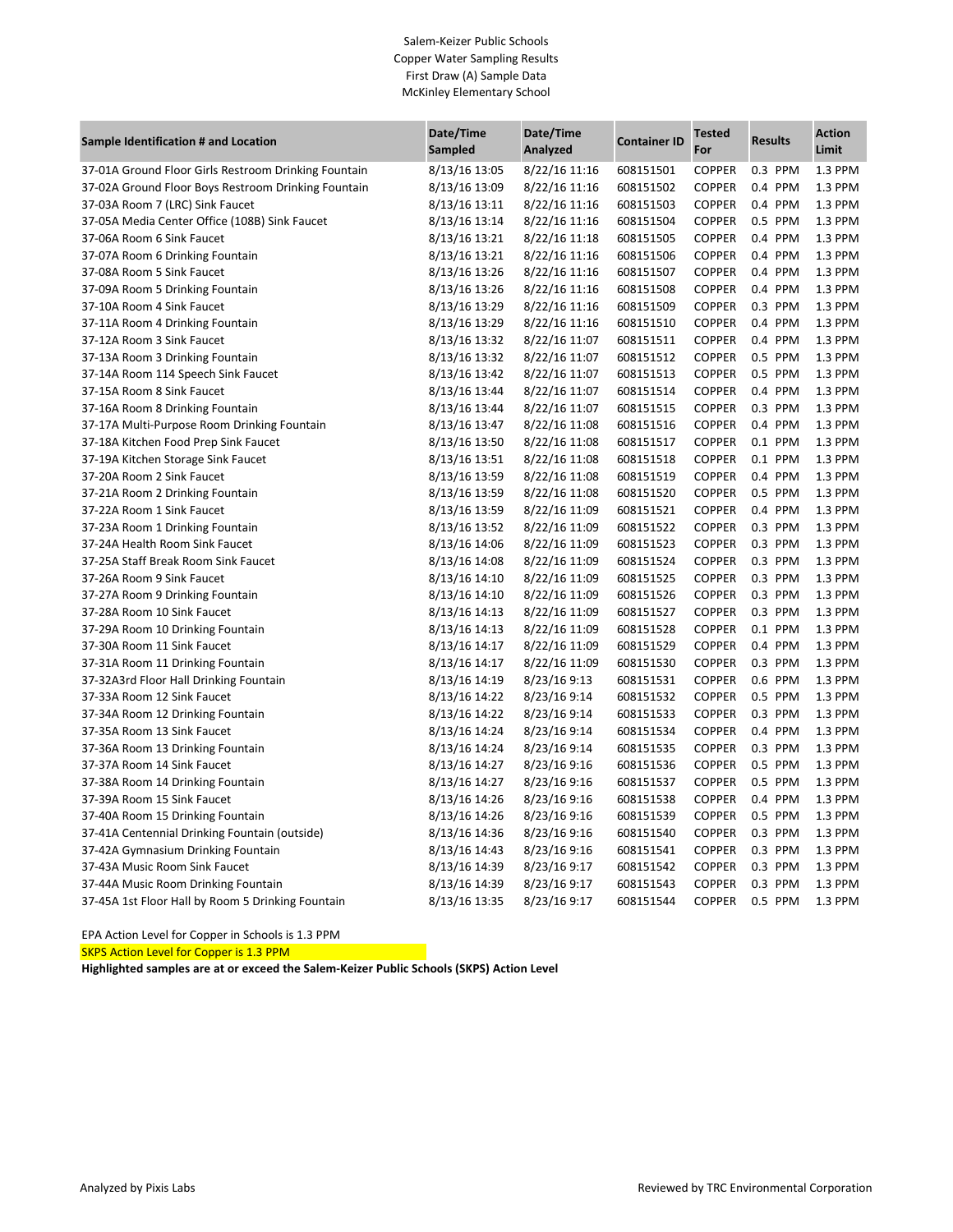## Salem-Keizer Public Schools Copper Water Sampling Results First Draw (A) Sample Data McKinley Elementary School

| <b>Sample Identification # and Location</b> | Date/Time<br><b>Sampled</b> | <b>Date Analyzed</b> | <b>Container</b> | Tested<br>For | <b>Results</b>    | <b>Action</b><br>Limit |
|---------------------------------------------|-----------------------------|----------------------|------------------|---------------|-------------------|------------------------|
| 037-04A Room 7 Drinking Fountain            | 9/29/2016 5:40              | 10/3/2016            | 59451            | <b>COPPER</b> | 0.3<br><b>PPM</b> | $1.3$ PPM              |

EPA Action Level for Copper in Schools is 1.3 PPM

SKPS Action Level for Copper is 1.3 PPM

**Highlighted samples are at or exceed the Salem-Keizer Public Schools (SKPS) Action Level**